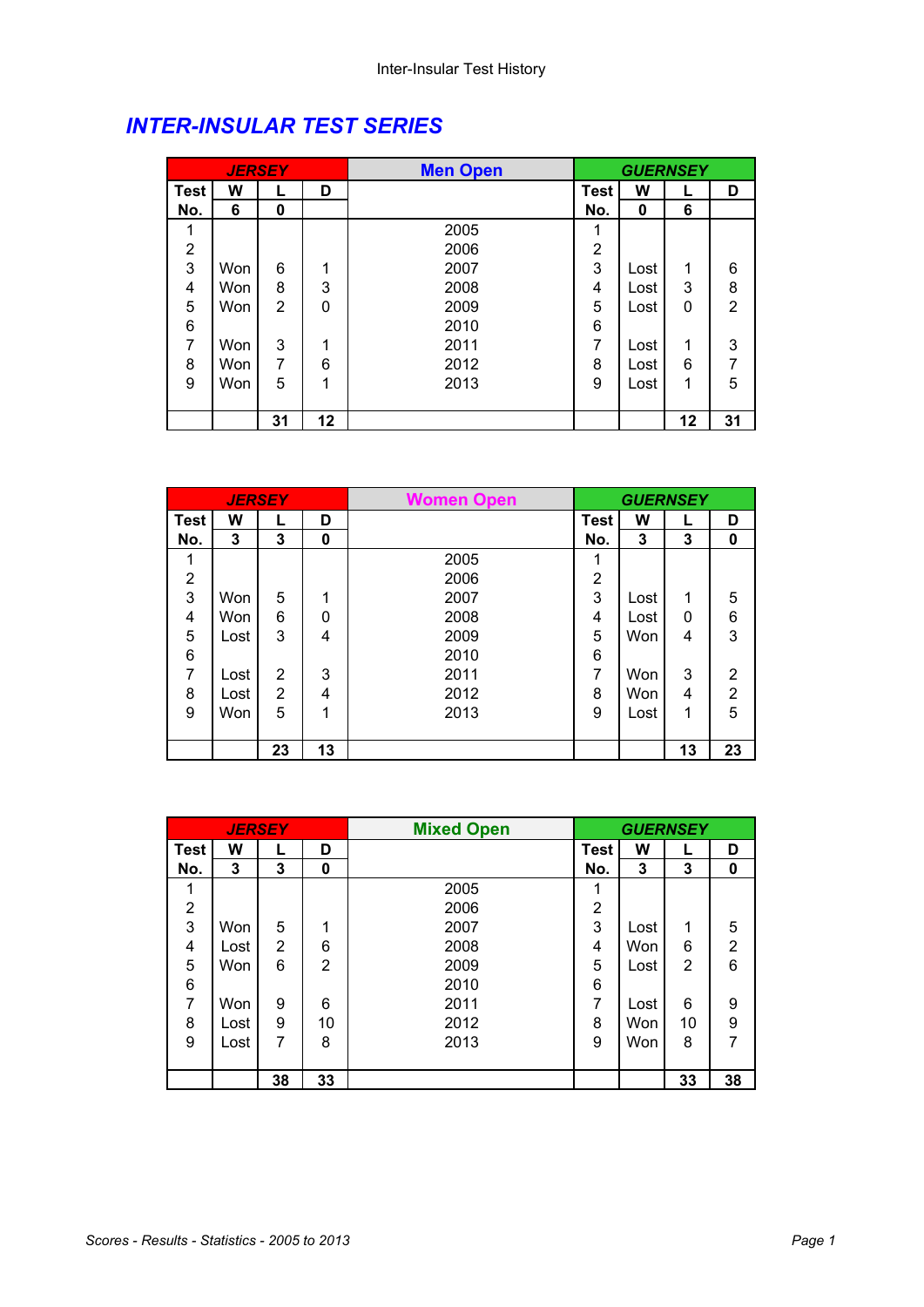### *INTER-INSULAR TEST SERIES*

#### *OVERALL PERFORMANCE*

| <b>Jersev</b>                              | D           | W           |        |             |                | Α              | <u>Jersey's Biagest Wins</u>                                                                           |
|--------------------------------------------|-------------|-------------|--------|-------------|----------------|----------------|--------------------------------------------------------------------------------------------------------|
| <b>Men</b><br><b>Women</b><br><b>Mixed</b> | 6<br>6<br>6 | 6<br>3<br>3 | 3<br>3 | 0<br>0<br>0 | 31<br>23<br>38 | 12<br>13<br>33 | <b>Men</b><br>6-1 in 2007<br>6-0 in 2008<br><b>Women</b><br><b>Mixed</b><br>5-1 in 2007<br>6-4 in 2009 |
|                                            | 18          | 12          | 6      | 0           | 92             | 58             |                                                                                                        |

| <b>Jersey's Biggest Wins</b> |  |
|------------------------------|--|
|------------------------------|--|

| en    | 6-1 in 2007 |
|-------|-------------|
| lomen | 6-0 in 2008 |
| ixed  | 5-1 in 2007 |
|       | 6-4 in 2009 |

#### **Guernsey's Biggest Wins**

**Men** No win recorded<br>**Women** 4-2 in 2012 **4-2 in 2012' Mixed** 6-2 in 2008

| <b>Guernsey</b> | P  | W |    |   |    | A  |
|-----------------|----|---|----|---|----|----|
|                 |    |   |    |   |    |    |
| <b>Men</b>      | 6  | 0 | 6  | 0 | 12 | 31 |
| <b>Women</b>    | 6  | 3 | 3  | 0 | 13 | 23 |
| <b>Mixed</b>    | 6  | 3 | 3  | 0 | 33 | 38 |
|                 |    |   |    |   |    |    |
|                 | 18 | 6 | 12 |   | 58 | 92 |

### *SERIES RESULTS*

| Year | <b>Jersey</b> | <b>Guernsey</b> | <b>Winner</b> |
|------|---------------|-----------------|---------------|
|      |               |                 |               |
| 2005 |               |                 | Jersey        |
| 2006 |               |                 | Jersey        |
| 2007 | Men/Wom/Mix   |                 | Jersey        |
| 2008 | Men/Women     | Mixed           | Jersey        |
| 2009 | Men/Mixed     | Women           | Jersey        |
| 2010 |               |                 | Jersey        |
| 2011 | Men/Mixed     | Women           | Jersey        |
| 2012 | Men           | Women/Mixed     | Guernsey      |
| 2013 | Men/Women     | Mixed           | Jersey        |
|      |               |                 |               |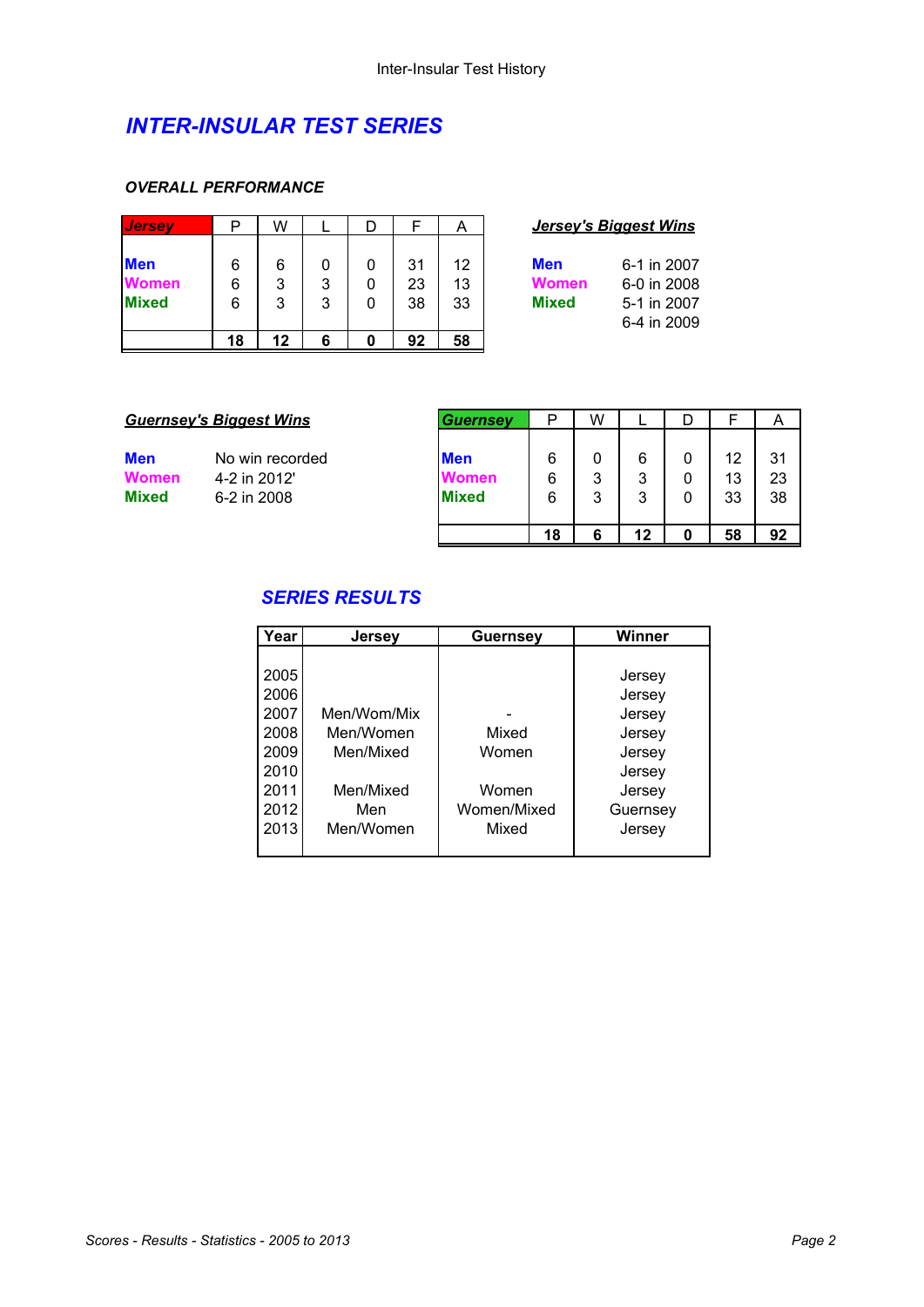# **Guernsey Touchdown Scorers**

|                   | <b>Leading Touchdown Scorers</b> |              |  |  |  |   |   |   | 2005 2006 2007 2008 2009 2010 2011 2012 2013 |   | #      |  |
|-------------------|----------------------------------|--------------|--|--|--|---|---|---|----------------------------------------------|---|--------|--|
| Dunn<br>Ward      | Andrew<br>Ollie                  | Men<br>Mixed |  |  |  | 2 |   |   |                                              | 4 | 5<br>5 |  |
| Crouse            | Jemma                            | Women/Mixed* |  |  |  |   |   | 2 | 2                                            |   | 4      |  |
| Parrott           | Carly                            | Women/Mixed  |  |  |  |   | ົ |   |                                              |   | 4      |  |
| <b>Brehaut</b>    | Matt                             | Mixed        |  |  |  |   |   |   |                                              |   | 3      |  |
| <b>Bristowe's</b> | Mark                             | Mixed        |  |  |  |   |   |   |                                              | 2 | 3      |  |
| Goddard           | Chris                            | Mixed        |  |  |  |   |   |   |                                              |   | 3      |  |
|                   |                                  |              |  |  |  |   |   |   |                                              |   |        |  |

| <b>Last Name</b> | <b>First Name</b> | <b>Division</b> |  | 2005 2006 2007 2008 2009 2010 2011 2012 2013 |                |  |                         |   |                | # |
|------------------|-------------------|-----------------|--|----------------------------------------------|----------------|--|-------------------------|---|----------------|---|
|                  |                   |                 |  |                                              |                |  |                         |   |                |   |
| Ashworth         | Fiona             | Mixed           |  |                                              |                |  |                         |   |                |   |
| Atchison         | lain              | Mixed           |  |                                              |                |  |                         |   |                |   |
| <b>Bailey</b>    | Alec              | Mixed           |  |                                              |                |  |                         |   |                | 2 |
| <b>Batiste</b>   | Jason             | Men             |  |                                              |                |  |                         |   |                |   |
| <b>Bray</b>      | Katrina           | Women           |  |                                              |                |  |                         |   |                |   |
| <b>Brehaut</b>   | Matt              | Mixed           |  |                                              |                |  | 1                       |   |                | 3 |
| Bristowe's       | Mark              | Mixed           |  |                                              |                |  |                         |   | $\overline{2}$ | 3 |
| Chick            | Matthew           | Men             |  |                                              |                |  |                         |   |                |   |
| Cravo            | Laura             | Mixed           |  | 1                                            |                |  |                         |   |                |   |
| Crouse           | Jemma             | Women/Mixed*    |  |                                              |                |  | $\overline{\mathbf{c}}$ | 2 |                | 4 |
| Davidson         | Kay               | Women           |  |                                              |                |  | 1                       |   |                |   |
| de Garis         | Megan             | Mixed           |  |                                              |                |  |                         |   |                |   |
| de Sausmarez     | Lindsay           | Mixed           |  |                                              |                |  |                         |   |                |   |
| Duchemin         | Richard           | Mixed           |  |                                              |                |  |                         |   |                |   |
| Dunn             | Andrew            | Men             |  |                                              | $\overline{2}$ |  |                         | 3 |                | 5 |
| Finegan          | Lisa              | Mixed           |  |                                              |                |  |                         | 2 |                | 2 |
| Goddard          | Chris             | Mixed           |  |                                              |                |  |                         |   | 1              | 3 |
| Hutton           | Andrew            | Men             |  |                                              |                |  |                         |   |                |   |
| Kennedy-Smith    | Gillian           | Women           |  | 1                                            |                |  |                         |   |                | 2 |
| Le Masurier      | Aaron             | Mixed           |  |                                              |                |  |                         |   |                |   |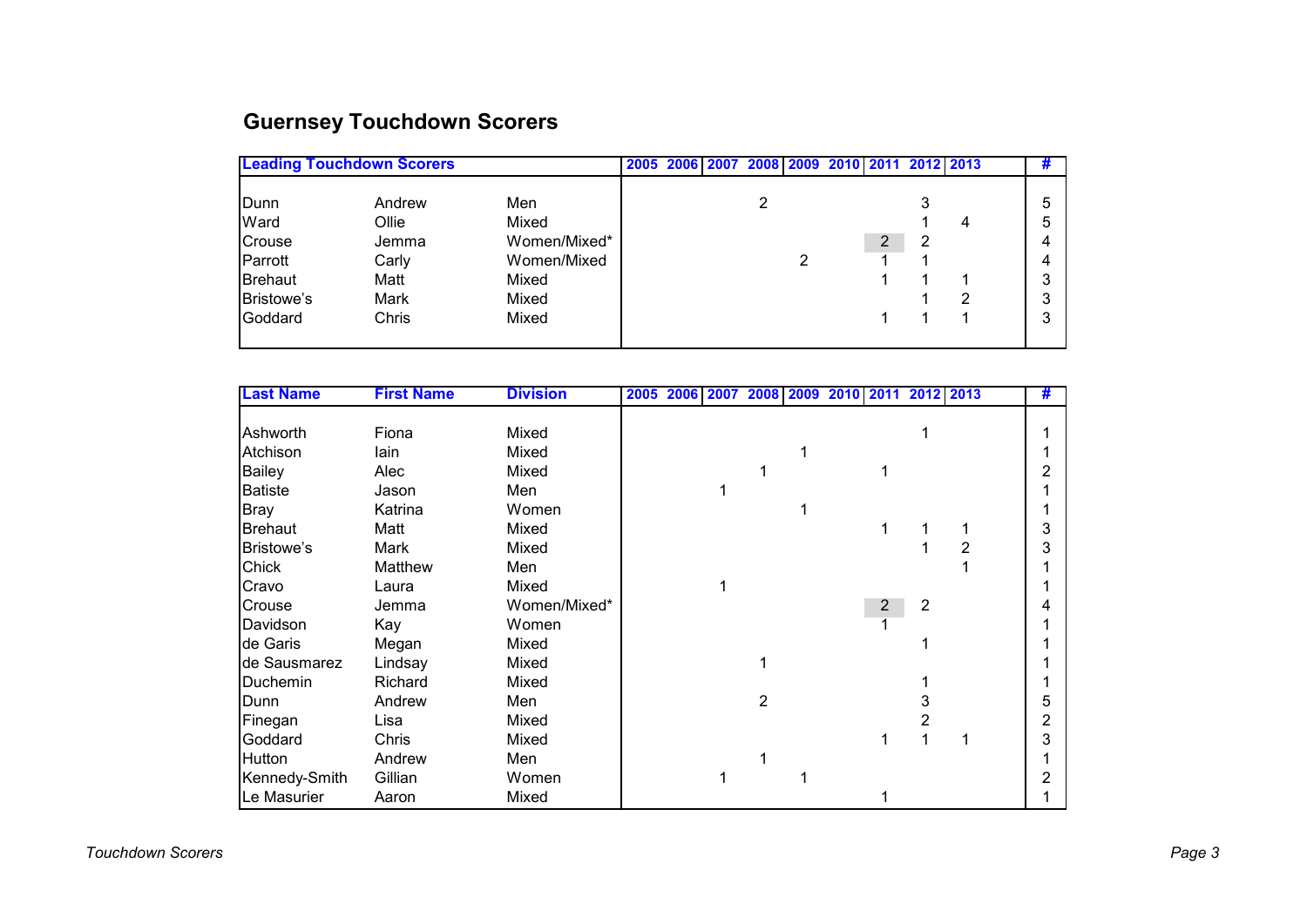| <b>Last Name</b> | <b>First Name</b> | <b>Division</b> | 2005 |  |   |   | 2006 2007 2008 2009 2010 2011 | 2012 2013 |   | # |
|------------------|-------------------|-----------------|------|--|---|---|-------------------------------|-----------|---|---|
| Le Prevost       | Dan               | Men             |      |  |   |   |                               |           |   | ົ |
| <b>Parrott</b>   | Carly             | Women/Mixed     |      |  |   | 2 |                               |           |   |   |
| lPhelan          | Cliodhna          | Mixed/Women     |      |  |   |   |                               |           |   |   |
| Rodliffe         | Mark              | Mixed           |      |  | 2 |   |                               |           |   |   |
| <b>Stables</b>   | Sam               | Mixed           |      |  |   |   |                               |           |   |   |
| Sullivan         | Connor            | Men             |      |  |   |   |                               |           |   |   |
| <b>Symes</b>     | <b>Bianca</b>     | Women           |      |  |   |   |                               |           |   |   |
| Tostevin         | Claire            | Women           |      |  |   |   |                               |           |   |   |
| <b>Turner</b>    | Ariane            | Mixed           |      |  |   |   |                               |           |   |   |
| Vermeulen        | Pierre            | Men             |      |  |   |   |                               |           |   |   |
| Ward             | Ollie             | Mixed           |      |  |   |   |                               |           | 4 | 5 |
|                  |                   |                 |      |  |   |   |                               |           |   |   |

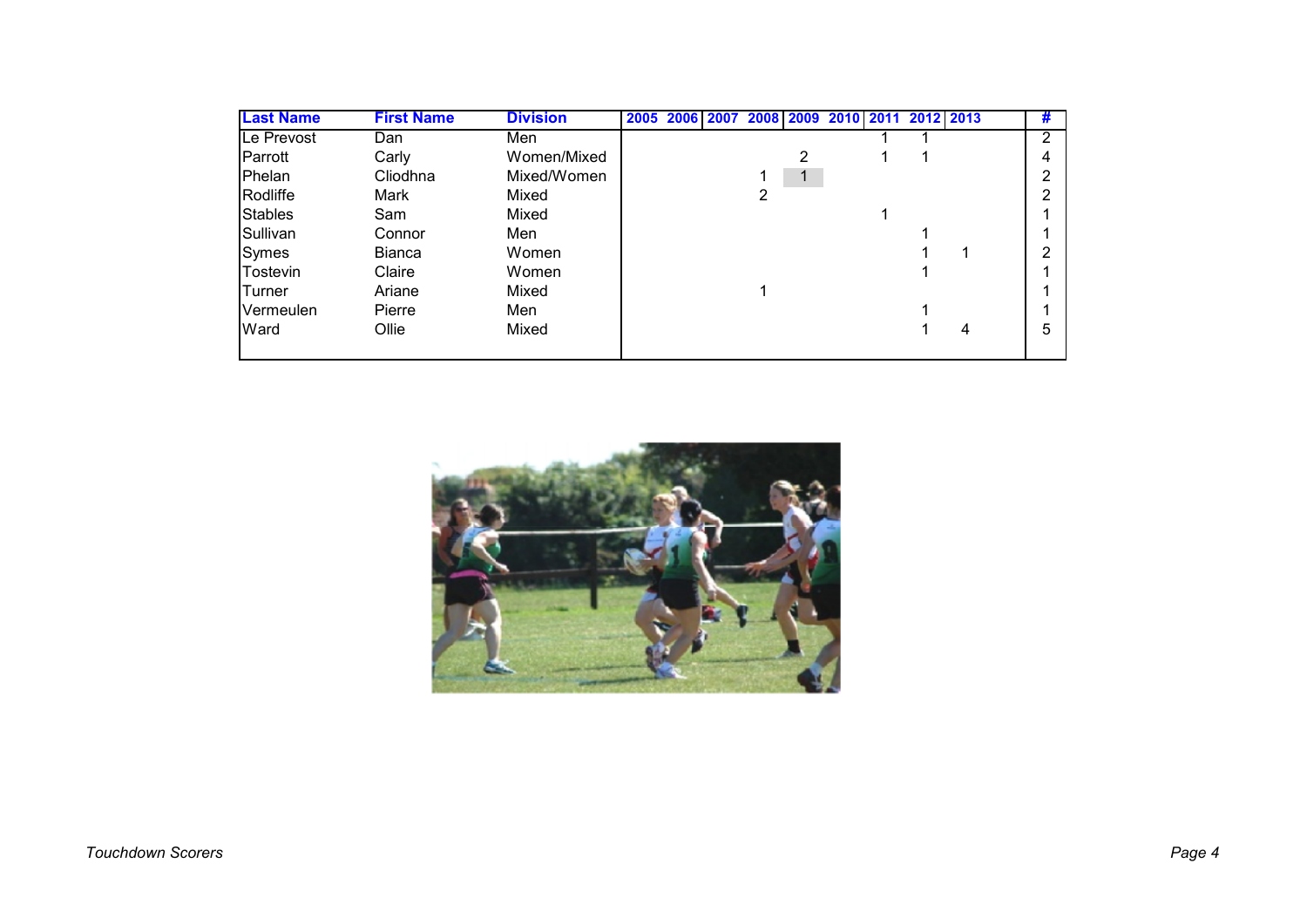# **Guernsey's Inter-Insular Representatives**

| <b>Last Name</b> | <b>First Name</b> | <b>Division</b> | <b>Position</b> |   | 2005 2006 2007 2008 2009 2010 |   |   |   |  | 2011 2012 2013 |   | #              |
|------------------|-------------------|-----------------|-----------------|---|-------------------------------|---|---|---|--|----------------|---|----------------|
|                  |                   |                 |                 |   |                               |   |   |   |  |                |   |                |
| Ashworth         | Fiona             | Mixed           |                 |   |                               |   |   |   |  |                |   | 1              |
| <b>Baker</b>     | Justeen           | Mixed           |                 |   |                               |   |   |   |  |                |   | 2              |
| <b>Boscher</b>   | Tristan           | Men             |                 |   |                               |   |   |   |  |                |   | 2              |
| <b>Brehaut</b>   | Matthew           | Mixed           |                 |   |                               |   |   |   |  |                |   | 2              |
| <b>Bristowe</b>  | Mark              | Mixed           |                 |   |                               |   |   |   |  |                |   | $\overline{2}$ |
| Chick            | Matthew           | Men             |                 |   |                               |   |   |   |  |                |   | 2              |
| Cochrane         | Katie             | Women/Mixed     |                 |   |                               |   |   |   |  |                |   |                |
| Cochrane         | Lucy              | Women           |                 |   |                               |   |   |   |  | 1              | 1 | 2              |
| Crawford         | Sam               | Men             |                 |   |                               |   |   |   |  |                |   |                |
| Crouse           | Jemma             | Women           |                 |   |                               |   |   |   |  |                |   | 2              |
| Davidson         | Kay               | Women           |                 |   |                               |   |   |   |  |                |   | $\overline{2}$ |
| de Garis         | Megan             | Mixed           |                 |   |                               |   |   |   |  |                |   | $\overline{2}$ |
| Duchemin         | Richard           | Mixed           |                 |   |                               |   |   |   |  |                |   | 2              |
| Dunn             | Andrew            | Men             |                 |   |                               |   |   |   |  |                |   |                |
| Dunnell          | Hannah            | Women           |                 |   |                               |   |   |   |  |                | 1 | 2              |
| Finegan          | Lisa              | Mixed           |                 |   |                               |   |   |   |  |                |   |                |
| Goddard          | Chris             | Mixed           |                 |   |                               |   |   |   |  |                | 1 | 2              |
| Hainsworth       | Daniel            | Men             |                 |   |                               |   |   |   |  |                |   |                |
| Higgs            | Rianna            | Women           |                 |   |                               |   |   |   |  | 1              |   |                |
| Hutton           | Andrew            | Men/Wom/Mix     | Coach           | 1 | 1                             | 1 | 1 |   |  |                |   |                |
| Kelleher         | Lee               | Women           |                 |   |                               |   |   |   |  |                |   |                |
| Le Masurier      | Aaron             | Men             |                 |   |                               |   |   |   |  |                |   | 2              |
| Le Prevost       | Daniel            | Men             |                 |   |                               |   |   |   |  |                | 1 | $\overline{2}$ |
| May              | Andrew            | Men             |                 |   |                               |   |   |   |  |                |   | $\overline{2}$ |
| Middleton,       | Krissy            | Mixed           |                 |   |                               |   |   |   |  |                |   |                |
| Mitchell         | Laura             | Women           |                 |   |                               |   |   |   |  |                |   |                |
| Nicolle          | Steph             | Women           |                 |   |                               |   |   |   |  |                |   | 2              |
| Parrott          | Carly             | Mixed           |                 |   |                               |   |   |   |  |                |   | 2              |
| Phelan           | Cliodhna          | Women           |                 |   |                               |   |   |   |  |                |   | 2              |
| Rodliffe         | Mark              | Men/Wom/Mix     | Coach           |   |                               |   |   | 1 |  |                |   | 2              |
| Snook            | Ben               | Men             |                 |   |                               |   |   |   |  |                |   |                |